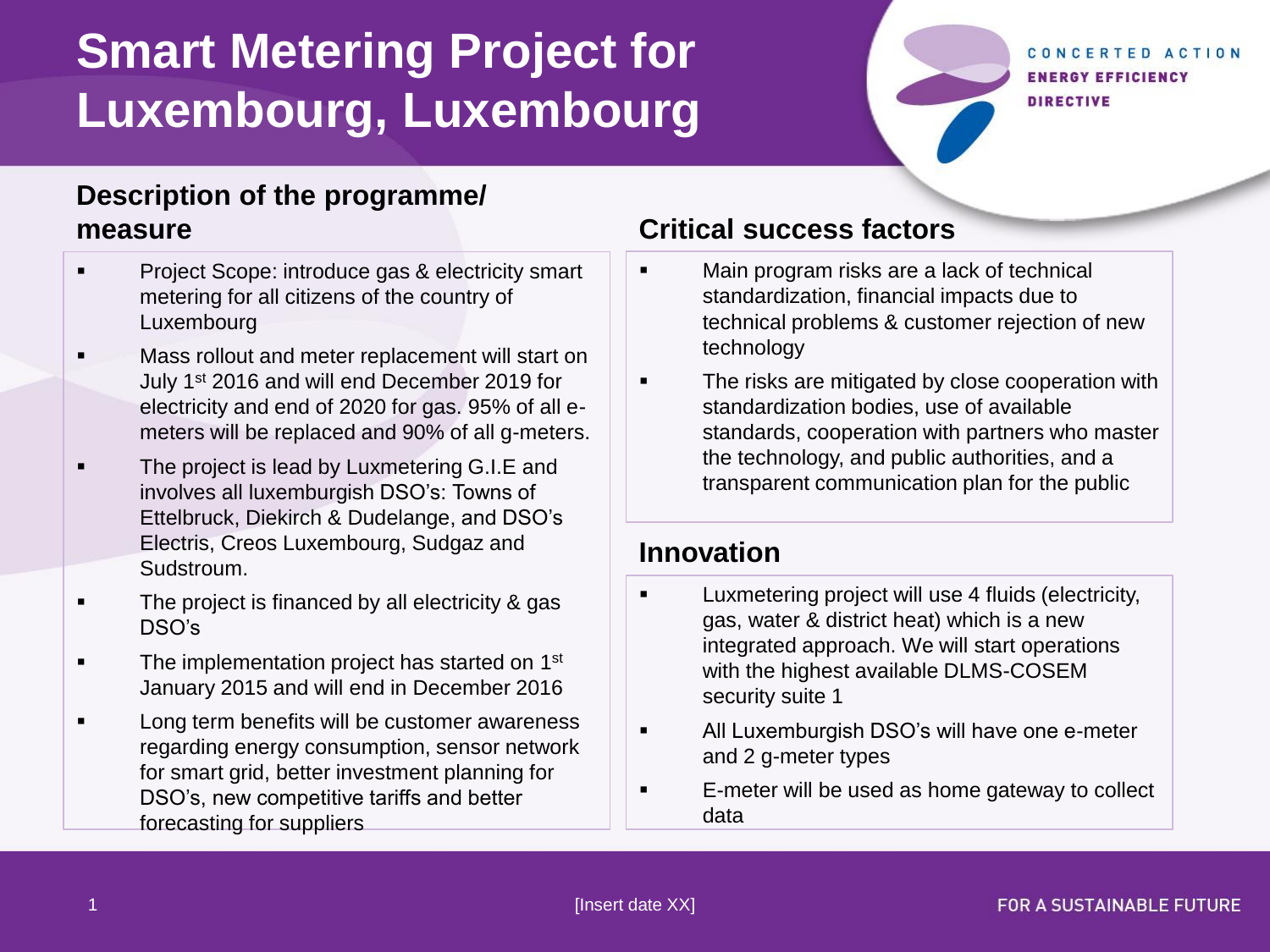## **Outcomes**

#### CONCERTED ACTION **ENERGY EFFICIENCY DIRECTIVE**

#### **Key achievements**

- All Luxemburgish DSO's cooperate and contribute positively to the project
- **All governing laws have been voted and allow for** a positive business plan for smart metering in Luxembourg
- **Design phase has been accomplished and uses** all available standards in communications and security
- E-meters, DC's and g-meters are in development

#### **Lesson learned**

- **EXEDENT** Availability of clear governing laws and a positive regulator involvement is a key element for a successful introduction of smart metering
- **EXECUTE:** Positive contribution of all involved DSO's is important in order to drive the project
- Use of European standards is a must in order to allow for broader choice of suppliers in a second step
- **Simplify the project configuration and devices** functions: replace hardware functions by software wherever possible in order to be able to modify functionality and security in the future
- **Collaborate with all institutions: ministry,** regulator, data protection authority,..
- **EXECOMMUNICATE TRANSPARENTIST COMMUNICATE IT COMMUNICATE** order to avoid rejection of new technology
- **Leave room for future market developments e.g.** HAN integration